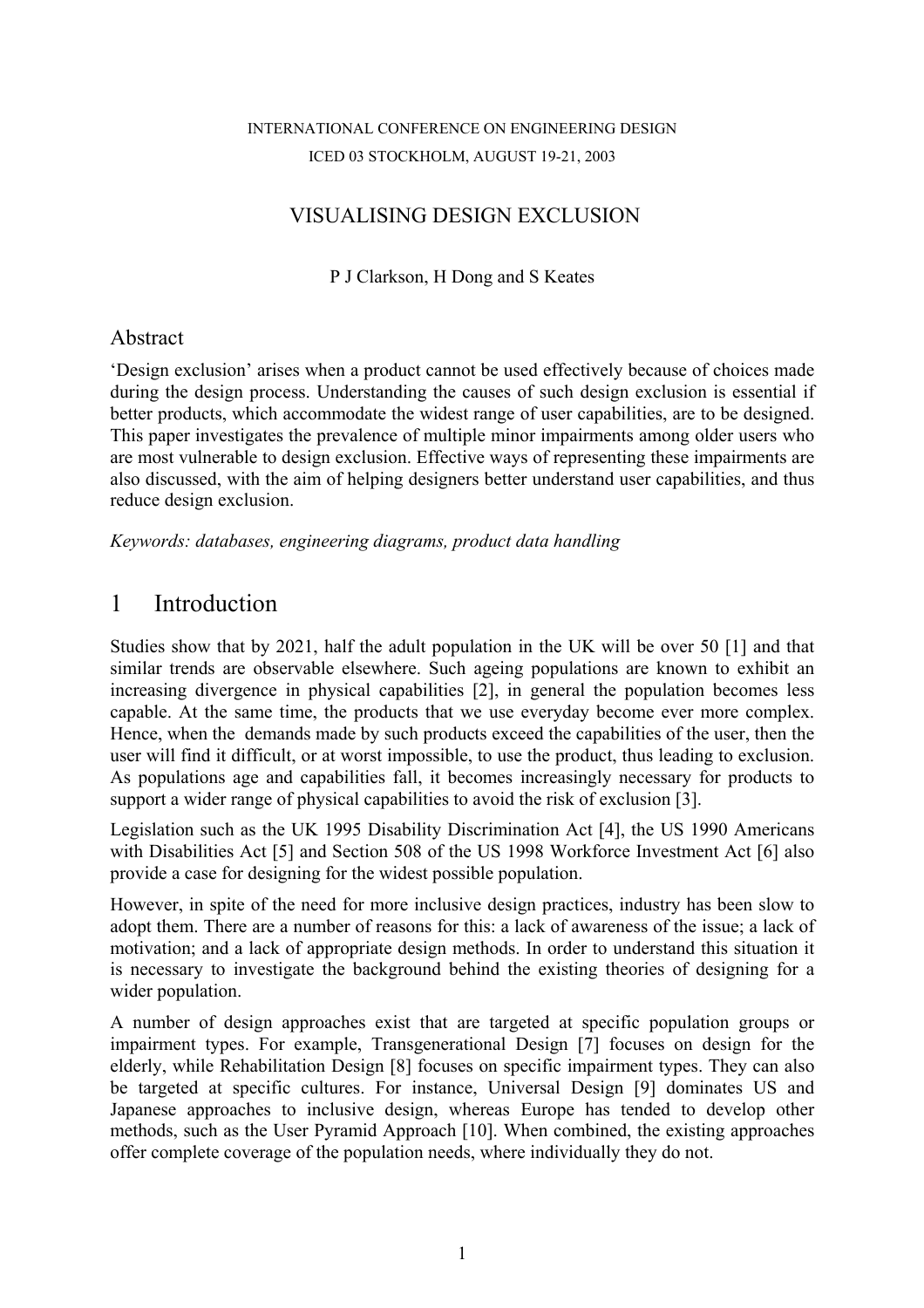Moreover, whilst all these methods have their merits, none attempt to define metrics for evaluating the effectiveness of the final product or to provide detailed information to assist the designer in reducing design exclusion. Consequently, a more integrated and practical method is required [11].

# 2 The Great Britain disability surveys

This section describes data, assembled by the UK government as a means of assessing future care-provision requirements in Great Britain, which may be adapted for product evaluation. These data include the Survey of Disability in Great Britain and the Disability Follow-up (DFS) to the 1996/97 Family Resources Survey (FRS).

The Survey of Disability in Great Britain [12] was carried out between 1985 and 1988. It aimed to provide up-to-date information about the number of disabled people in Britain with different levels of severity of functional impairment and their domestic circumstances. The purpose of the survey was to provide information to allow the planning of welfare benefits and services provision.

An innovative feature of the survey was the construction of an overall measure of severity of disability, based on a consensus of assessments of people acting as 'judges', including doctors, physiotherapists, occupational therapists, psychologists, UK Department of Health staff and representatives of disabled people. In essence, the severity of all thirteen types of disability is established and the three highest scores combined to give an overall score, from which people are allocated to one of ten overall severity categories.

The Disability Follow-up [13] to the 1996/97 Family Resources Survey [14] was designed primarily to update information collected by the earlier Survey of Disability in Great Britain and to provide data on entitlement to state benefits. The results showed that an estimated 8 582 200 adults in Great Britain – 20% of the adult population – had a disability according to the definition used (Figure 1).



Figure 1. Distribution of disability for Great Britain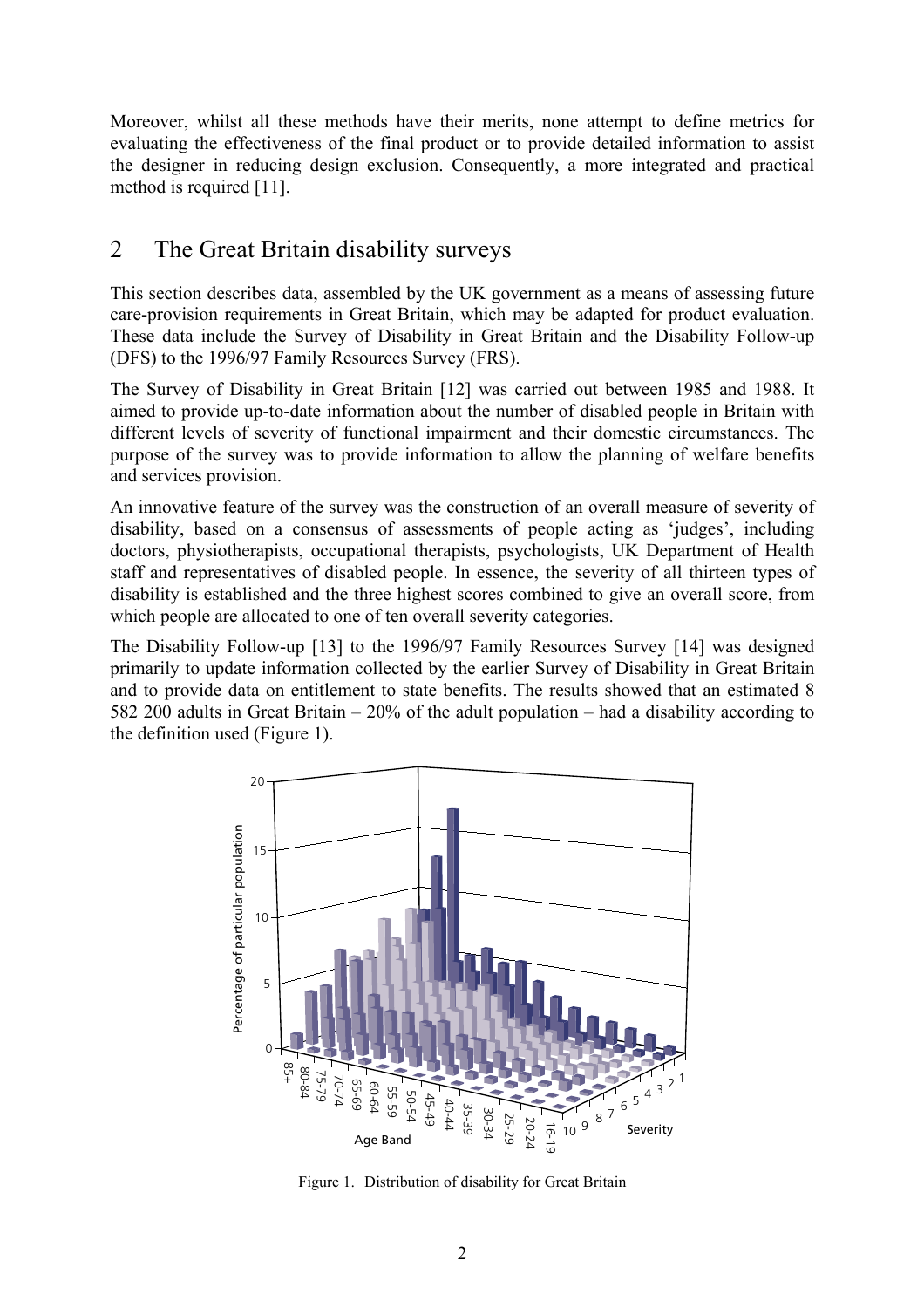Of these 34% had mild levels of impairment (categories  $1-2 - i.e.$  high capability), 45% had moderate impairment (categories 3-6 – i.e. medium capability) and 21% had severe impairment (categories  $7-10 - i.e.$  low capability). It was also found that 48% of the disabled population were aged 65 or older and 29% were aged 75 years or more.

For the purposes of product assessment, 7 of the 13 separate capabilities used by the surveys are of particular relevance. These may be grouped into three overall categories:

- motion *locomotion*, *reaching and stretching* and *dexterity*;
- sensory *seeing* and *hearing*;
- cognitive *communication* and *intellectual functioning*.

It should be noted that the scales were not defined with product assessment in mind. However, they can be successfully adapted to this task.

### 3 The prevalence of capability losses

A summary of the DFS data is presented in Figure 2 for the 16-49 years old and 75+ populations. Perhaps the most striking feature is the order of magnitude difference in the scales used for each figure. While the graphs have similar distributions, the percentage of those with a loss of capability in the 75+ age band is 10 times higher than for the 16-49 band.



Figure 2. Capabilities for Great Britain 16-49 and 75+ populations

Further data is available for each individual capability loss. Examples are shown in Figure 3 for *dexterity* and *seeing*.



Figure 3. Dexterity and seeing capabilities for Great Britain 16+ population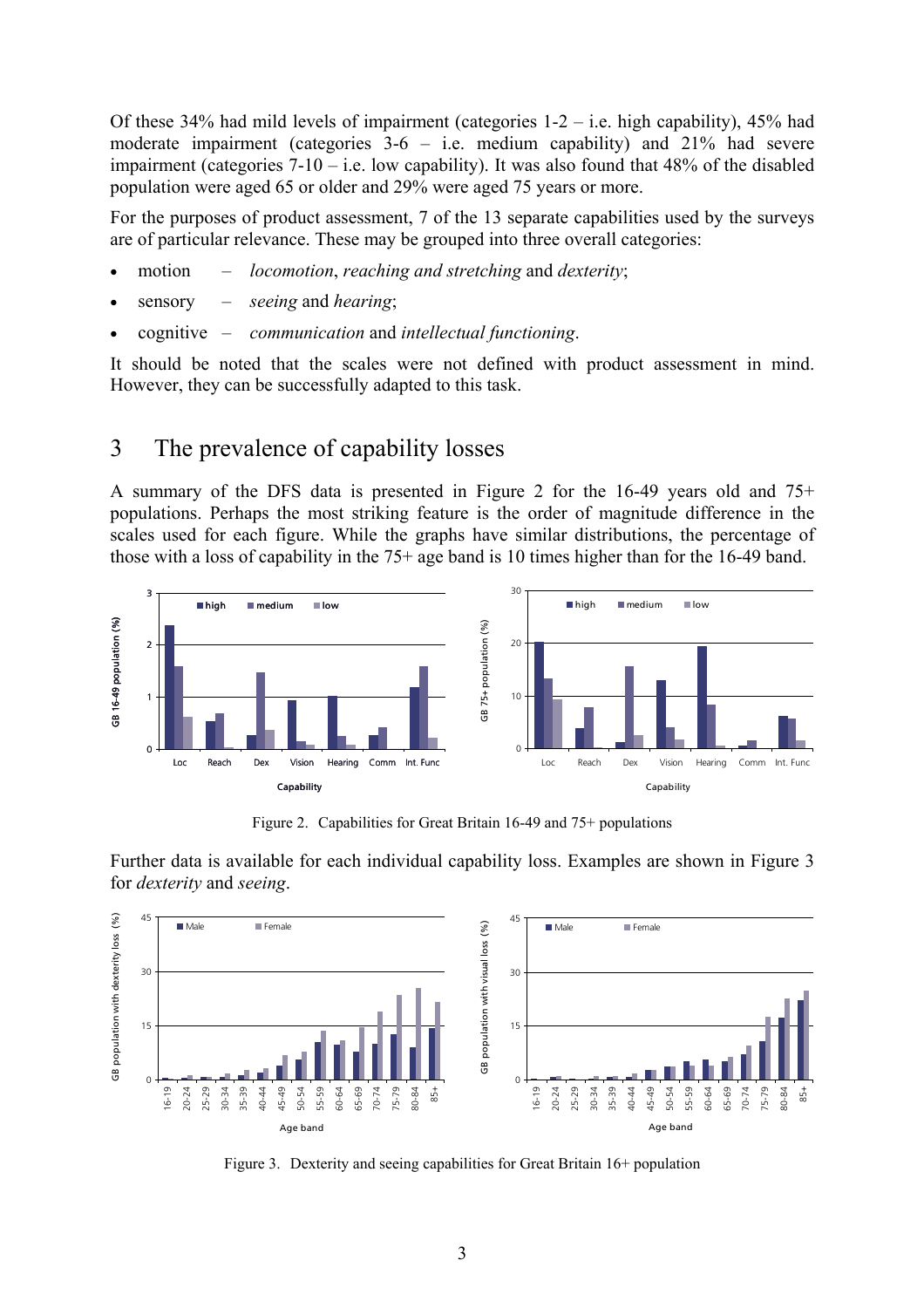Many people will, at some stage of their life, exhibit more than one capability loss. From a design perspective this is important since each loss has the potential to cause exclusion. Design improvement needs to address each capability loss if the full benefit of the improvements is to be realised.

The disability surveys provide valuable information for analysing multiple capability losses. For example, Table 1 summarises the data extracted from the Disability Follow-up Survey. It is evident that at least half of those with some loss of capability have more than one loss of capability.

| Loss of capability            | Number of GB<br>16+ population | Percentage of GB<br>16+ population |  |
|-------------------------------|--------------------------------|------------------------------------|--|
| Motion                        | 6 710 000                      | 14.3%                              |  |
| Sensory                       | 3 979 000                      | 8.5%                               |  |
| Cognitive                     | 2622000                        | 5.6%                               |  |
| Motion only                   | 2915000                        | 6.2%                               |  |
| Sensory only                  | 771 000                        | 1.6%                               |  |
| Cognitive only                | 431 000                        | 0.9%                               |  |
| Motion and sensory only       | 1819000                        | 3.9%                               |  |
| Sensory and cognitive only    | 213 000                        | 0.5%                               |  |
| Cognitive and motion only     | 801 000                        | 1.7%                               |  |
| Motion, sensory and cognitive | 1 175 000                      | 2.5%                               |  |
| Motion, sensory or cognitive  | 8 126 000                      | 17.3%                              |  |

Table 1. Multiple capability losses for GB

## 4 Multiple capability losses

Clearly, some of those represented in the *dexterity* graph in Figure 3 are also represented in the *seeing* graph. It would be helpful if those with each capability loss could be represented on the same graph, highlighting those people with both losses. After much trial and error, experimenting with a variety of forms of histogram and charts, it was decided that a simple 'bubble' diagram would be the most effective way to show such data. Figure 4 shows such a diagram for *dexterity* and *seeing*.



Figure 4. Multiple capability losses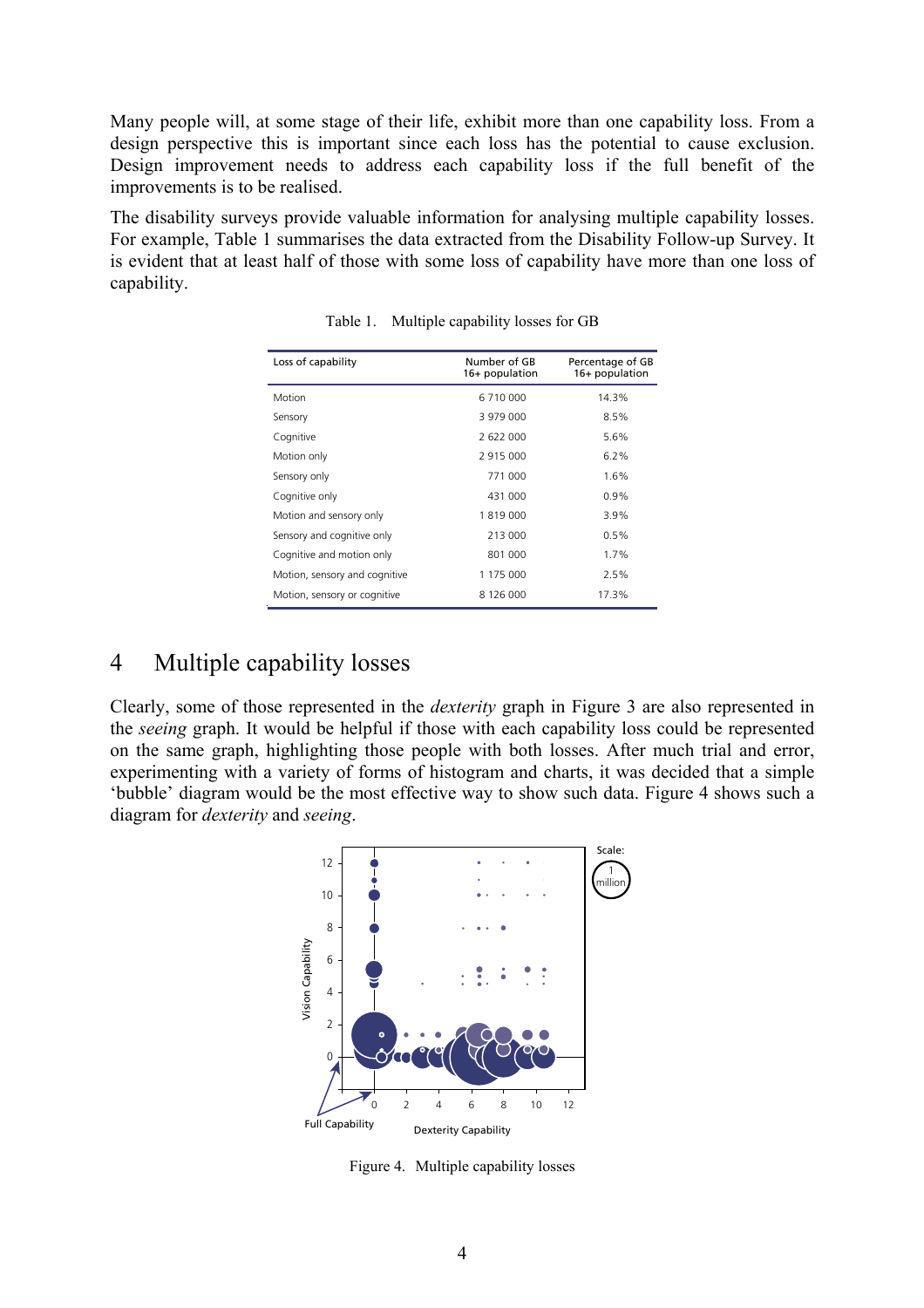The darker circles correspond to the percentage of people who exhibit either of the capability losses, but not both. Conversely, the lighter circles represent people showing losses in both capabilities. Figure 5 shows the same diagram accentuating areas of limited and significant coupling. These areas are crucial to identify if designers are to appreciate the independence, or otherwise, of users' capabilities. In the case of dexterity and vision the area of limited coupling suggests that these capabilities could be regarded as largely independent for the larger capability losses. However, small losses of vision capability are tightly coupled to losses of dexterity. This implies that design improvements to reduce dexterity demands must be accompanied by a reduction in vision demands (if not already reduced) if all users formally excluded due to dexterity are to be accommodated.



Figure 5. Multiple capability coupling

The 'bubble' diagrams provide a direct summary of capability distribution. They may be drawn at various levels, describing either *motion*, *sensory* and *cognitive* capabilities or any of the scales that make up these higher level descriptions. For example Figure 5 shows a set of graphs for these higher level capability losses.



Figure 6. Multiple capability losses for GB 16+ population

The area of each circle represents a percentage of 16+ age band. The percentages of couplings between each pair of capability losses are shown on each plot. For example, it is evident that there is a high level of coupling (50% - represented by the circles inside the square) between motion and sensory capability losses. Of particular note is the fact that many people with some level of motion impairment also have minor sensory or cognitive impairments.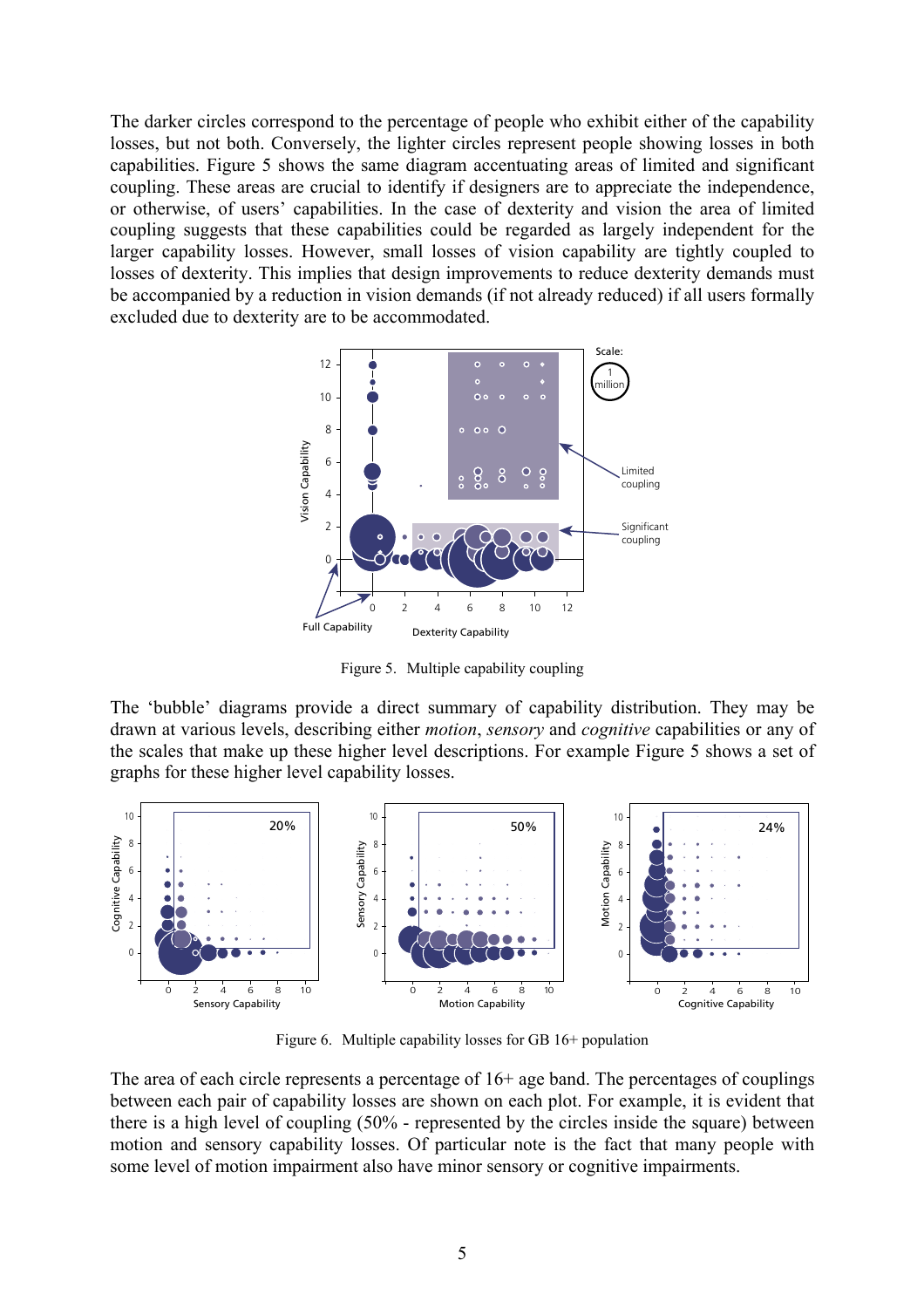# 5 A Case study of design exclusion

Early kettles (A), such as the one shown in Figure 7, were made of metal and suspended over a hearth. They had a large handle, which doubled as the means of suspension, mounted above the body of the kettle. Such kettles required limited dexterity and were well balanced for carrying and pouring, but care had to be exercised when using them close to the open fire. The corded electric kettle (B) retained the shape and balance of the earlier models and removed the need for an open heat source, but had the disadvantage of the additional dexterity required to insert and remove the cord.

In contrast, the early plastic jug (corded) kettles (C), although lighter, introduced a new problem. The side-mounted handle changed the balance of the kettle, making it more difficult to use for those with limited upper-body strength. The more recent arrival of the traditional shaped cordless kettle (D) has partly resolved this issue although the overall weight of these metal kettles (plus the heating elements) remains a problem for users with limited strength.





kettle corded kettle corded kettle cordless kettle cordless kettle cordless kettle



Figure 7. A range of kettles

The increasingly diversified kettle design does not guarantee better inclusivity of the product. Kettles designed more to be fashionable and for social rather than practical acceptability (e.g. kettle E) may be prone to failing usability and accessibility testing. However, when designers are aware of the issue and address the problem explicitly, innovative solutions come as a result, such as the 'no-pour' concept kettle (F). The three cordless kettles (D, E and F) will be assessed in the following sections.

The first step of the assessment process is to state any assumptions regarding the environment in which the kettle is to be used and the sequence of actions encountered when using it. In this case, it will be assumed that the kettle will be positioned to suit the height and mobility of the user. The basic actions required would be: to pick up the kettle (or the jug of kettle F) from its base; carry it to the nearby water tap; fill the kettle with water; return it to its base; switch it on; and pour the boiling water into a cup.

The second step of the assessment requires the determination of the number of users excluded from using the products as a result of the mismatch between their capabilities and the functional demands made by the kettles. This is calculated by assessing the levels of each of the functional capabilities required to undertake the actions listed above.

Consider first the relatively heavy traditional cordless kettle (D). The handle makes it easy to carry, and the coloured switch button is big and obvious. It is possible to fill it with water through the broad spout without opening the lid, which is tight and hence may require twohanded operation.

When pouring water to a cup, the user needs to tilt the kettle to a steep angle with caution, as the broad spout is prone to spilling water. The inner water gauge is difficult to detect and the shiny chrome surface will easily be marked by water.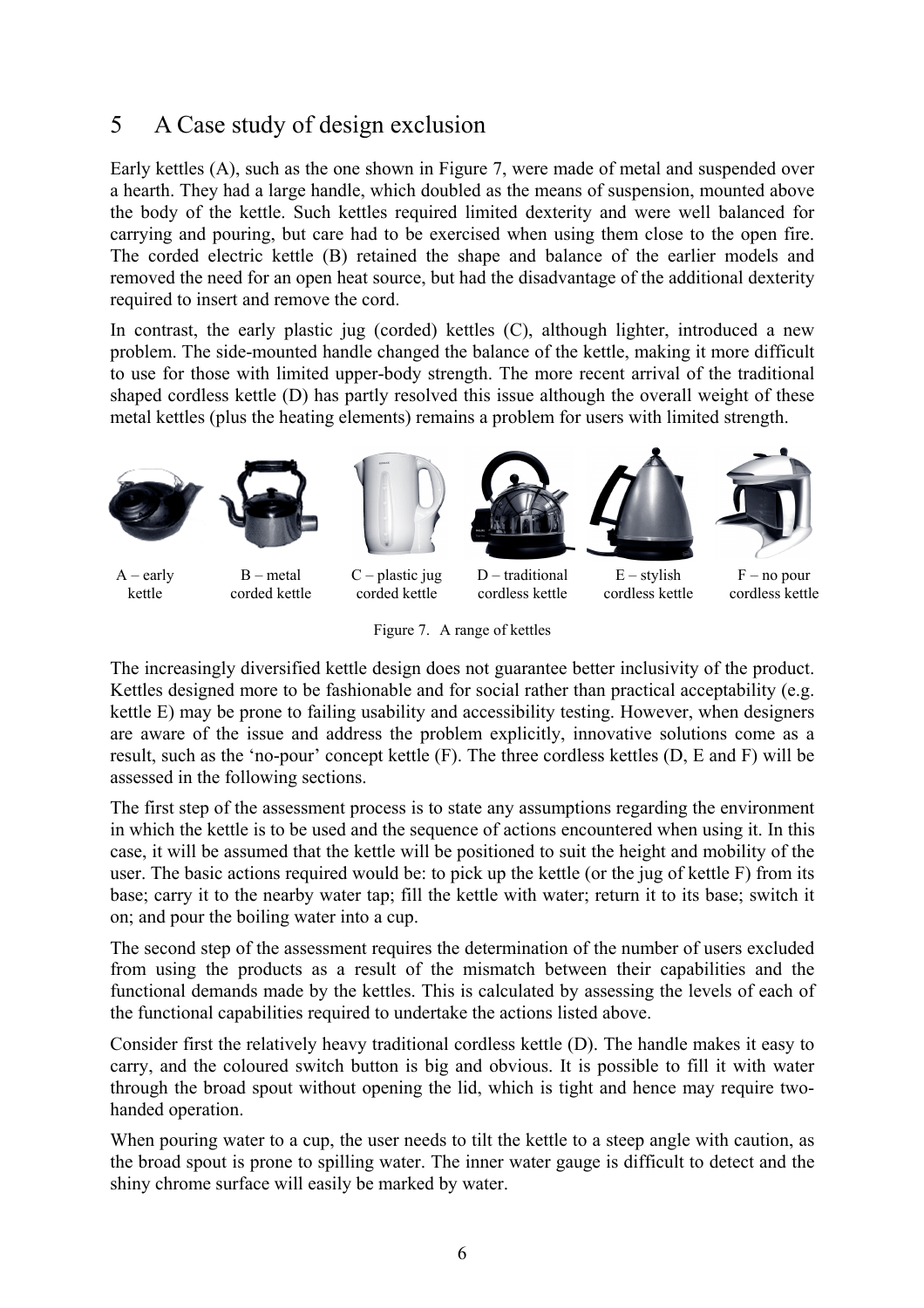The 'fashionable' kettle (E) with its matte surface is more stain resistant. It is very well balanced when sitting on the base, but difficult to balance when being carried. The spout is narrow and pointed - good for pouring water into a cup, but not for filling water through. The user needs to open the stiff lid by using the very small knob.

The water gauge is hidden inside the kettle, hence the user needs to find it by looking into the dark interior through a small opening. Finally, the *black* on/off switch is positioned under the *black* handle and attached to the *black* base, which makes it hard to find. In addition, the filter demands high dexterity to remove and replace.

The novel kettle design (F) is a new solution that arose from the design team working with disabled users. The designers identified problems with the use of traditional kettles and identified the following priorities for an inclusive kettle:

- safety (heat of unit/boiling water);
- filling (spout size/location, water level, lid remove and replace);
- pouring (seeing cup, tipping, weight, secure grip, low strength);
- lifting (weight, accurate water level);
- base (stability, cable management);
- stigma (not for "the disabled").

The innovative solution is an aesthetically pleasing, light-weight, 'no-pour' kettle with a cool wall, audio alert, auto-retractable cable, and a water level indicator also marked in Braille. However, it is not yet on the market.

The assessment of the capability demands placed on the users by each of the kettles is shown in Table 2. The demands made by each kettle are assessed in terms of the user capabilities, as defined by the Disability Follow-up survey [13], required to use the product taking account of the complete cycle of use. The user capability demands are then translated into the number of people excluded from using the product by counting all those with lower capabilities.

| Capabilities      | Kettle D (1.7 litre)          |                         | Kettle E (1.7 litre)   |                         | Kettle F (1 litre)            |                         |
|-------------------|-------------------------------|-------------------------|------------------------|-------------------------|-------------------------------|-------------------------|
|                   | <b>Minimum</b><br>requirement | Total $16+$<br>excluded | Minimum<br>requirement | Total $16+$<br>excluded | <b>Minimum</b><br>requirement | Total $16+$<br>excluded |
| Locomotion        | n/a                           | 0                       | n/a                    | $\Omega$                | n/a                           | $\Omega$                |
| Reach and stretch | 6.5                           | 365 000                 | 6.5                    | 365 000                 | 6.5                           | 365 000                 |
| Dexterity         | 5.5                           | 2 105 000               | 3.0                    | 2 727 000               | 7.0                           | 945 000                 |
| Vision            | 5.0                           | 319 000                 | 4.5                    | 387 000                 | 8.0                           | 137 000                 |
| Hearing           | n/a                           | 0                       | n/a                    | $\Omega$                | n/a                           | 0                       |
| Communication     | n/a                           | 0                       | n/a                    | $\Omega$                | n/a                           | $\Omega$                |
| Int. functioning  | 7.0                           | 305 000                 | 6.0                    | 488 000                 | 10.5                          | 60 000                  |

Table 2. Comparing levels of exclusion

It is clear that the no-pour kettle (F) excludes fewer users that the other two designs and that the 'traditional' design (D) is better that the 'stylish' design (E). However, care must be exercised with these results. There may be double counting, where users have more than one capability loss. Table 3 shows the total number of users excluded from the GB 16+ population for kettles D, E and F. In all cases the total number of people excluded is less than the sum of those excluded by each individual capability loss.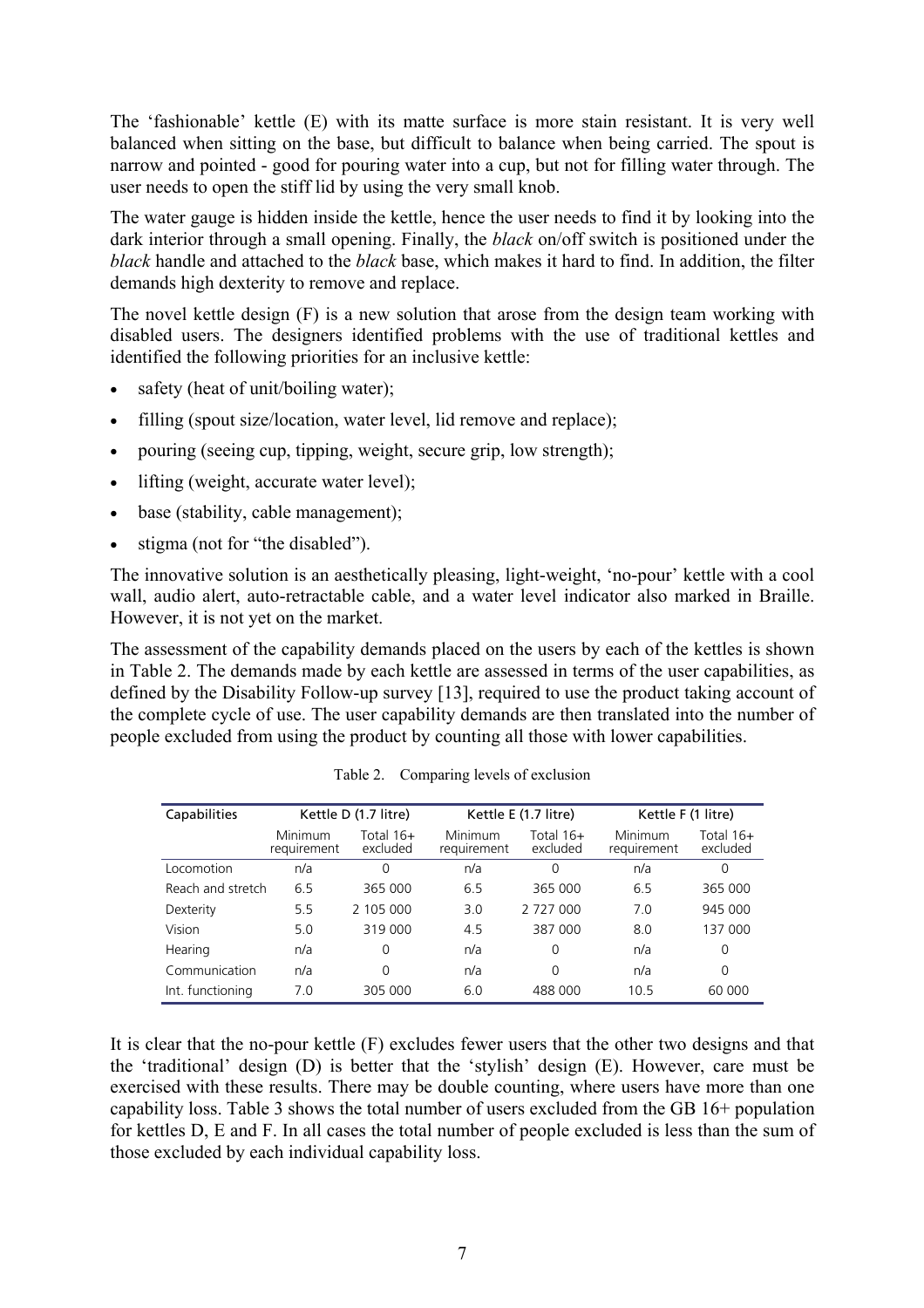|  |  |  | Table 3. Total exclusion for the GB 16+ population |
|--|--|--|----------------------------------------------------|
|--|--|--|----------------------------------------------------|

|                | Kettle D (1.7 litre) |           | Kettle E (1.7 litre) |           | Kettle F (1 litre) |           |
|----------------|----------------------|-----------|----------------------|-----------|--------------------|-----------|
|                | '%)                  | (people)  | $\frac{1}{2}$        | (people)  | (%)                | (people)  |
| Total excluded | 10.6                 | 2 506 000 | 13.7                 | 3 234 000 | 52                 | 1 229 000 |

Note the difference of over 0.7 million people in the exclusion figures for kettles D and E, two kettles that are readily available. In addition, kettle F has the potential to include at least 1.25 million new users, at least in theory.

# 6 Countering design exclusion

Assessing capability demands is only a part of a larger process required to counter design exclusion. There is a need for a range of tools and techniques to help designers and design managers with this task.

The inclusive design cube (Figure 8) was proposed to assist in the visualisation of the scale of exclusion and the resultant design task.



Figure 8. The inclusive design cube

The axes represent motion, sensory and cognitive capabilities. Hence, the cube conveys a sense of the overall level of exclusion and some indication as to its source. Exclusion is then best addressed by looking first at the sensory axis, followed by the cognitive axis and finally the motion axis.

The sensory axis addresses how the user perceives information from the product. This involves assessing the nature and adjustability of the output media used, their appropriateness for the required functionality, and the physical layout of the product and its interface.

The cognitive axis assesses the matching of the product behaviour to the user mental model. Once the output media (channels) are defined, the functionality (and content in the case of an information product) can be added to the product and evaluated. Cognitive walkthrough is a popular technique for mapping the product behaviour to that expected by the user.

The motion axis focuses on the user input to the product. This involves assessing the nature and adjustability of the input media, their appropriateness for the providing the necessary functionality, and the physical layout of the product.

Areas of design exclusion can also be superimposed on the bubble diagrams to assist the designer in identifying appropriate directions for product improvement. For example, there is significant coupling between vision and dexterity capability, which is pertinent to kettle design (Figure 9).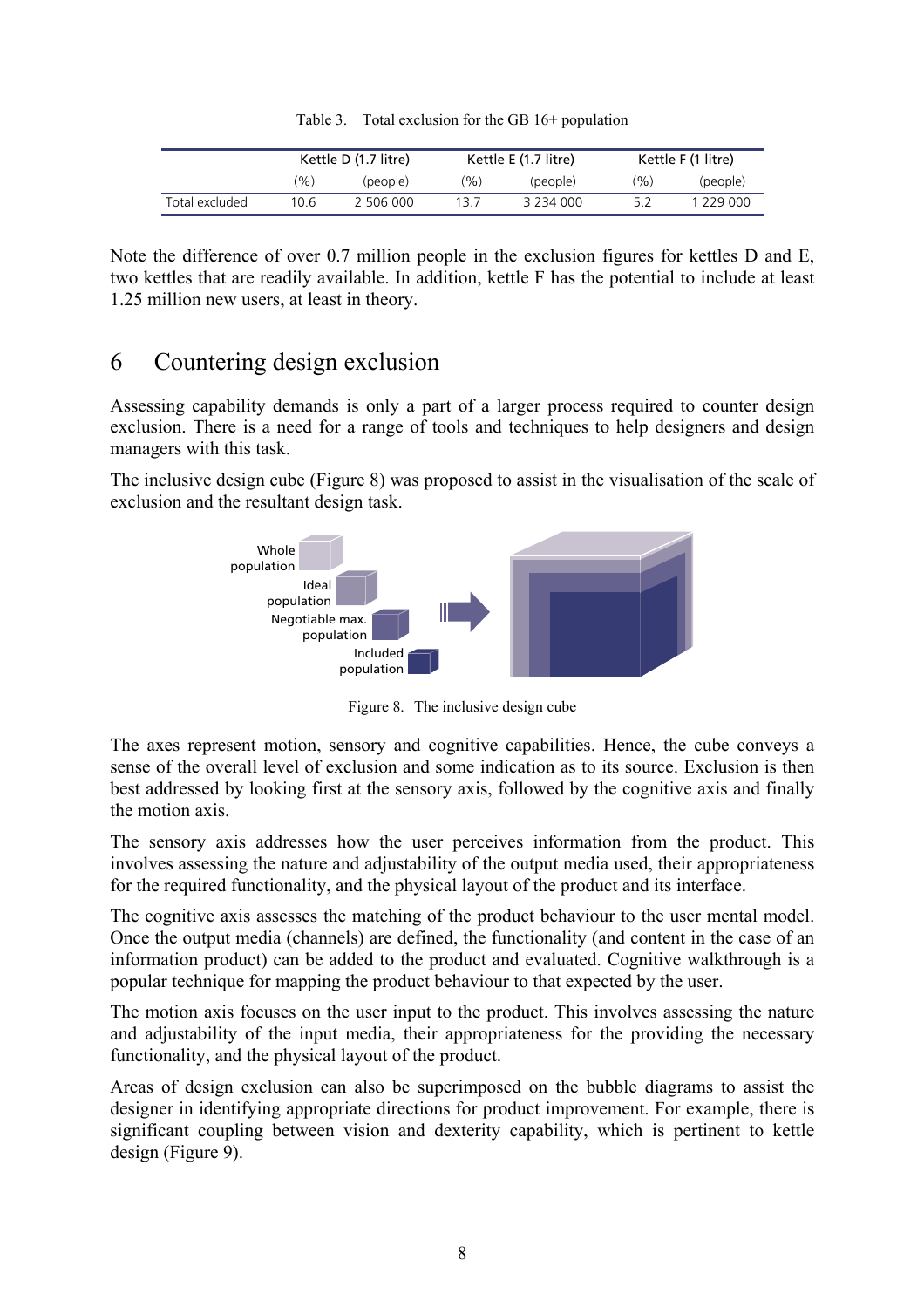Polygons A and B combined together illustrate the exclusion of kettle E for vision and dexterity demands. Polygon B, on its own, illustrates the exclusion of kettle F for the same capability demands. Thus polygon A shows the difference between the exclusion of kettle E and that of kettle F, which corresponds to some 1 897 000 UK adults.



Figure 9. Multiple capability losses

It is obvious that if kettle E is to be improved to achieve the same level of inclusion as kettle F, both vision and dexterity demands need to be reduced simultaneously. The reduction of vision demand will only include those bubbles hugging the vision axis in Figure 9, but not those in the coupling region (off-axis). Such information is useful to designers, because when they improve products, it is important to know if the changes proposed will indeed include more users, or whether certain users will still be excluded for some other reason.

## 7 Conclusions

In exploring and visualising design exclusion, the *bubble* diagrams have a number of unique advantages:

- they can illustrate the design exclusion of an existing product/concept in a way that is clear and explicit;
- they can show regions of significant coupling and thus highlight the problem space for designers;
- they allow visualisation of potential improvements, thus helping design decision making.
- the patterns of combined capabilities can be applied to other sources of data for in-depth analysis to ensure that the best data set is always adopted for research in question.

However, while the *bubble* diagrams are effective at representing particular levels of exclusion for specific capability demands, there is a need to understand and clarify the mapping between product features and the resultant demands on the user. Further work will also include developing tools with potential users, with reference to other data sources and the users' interaction with products.